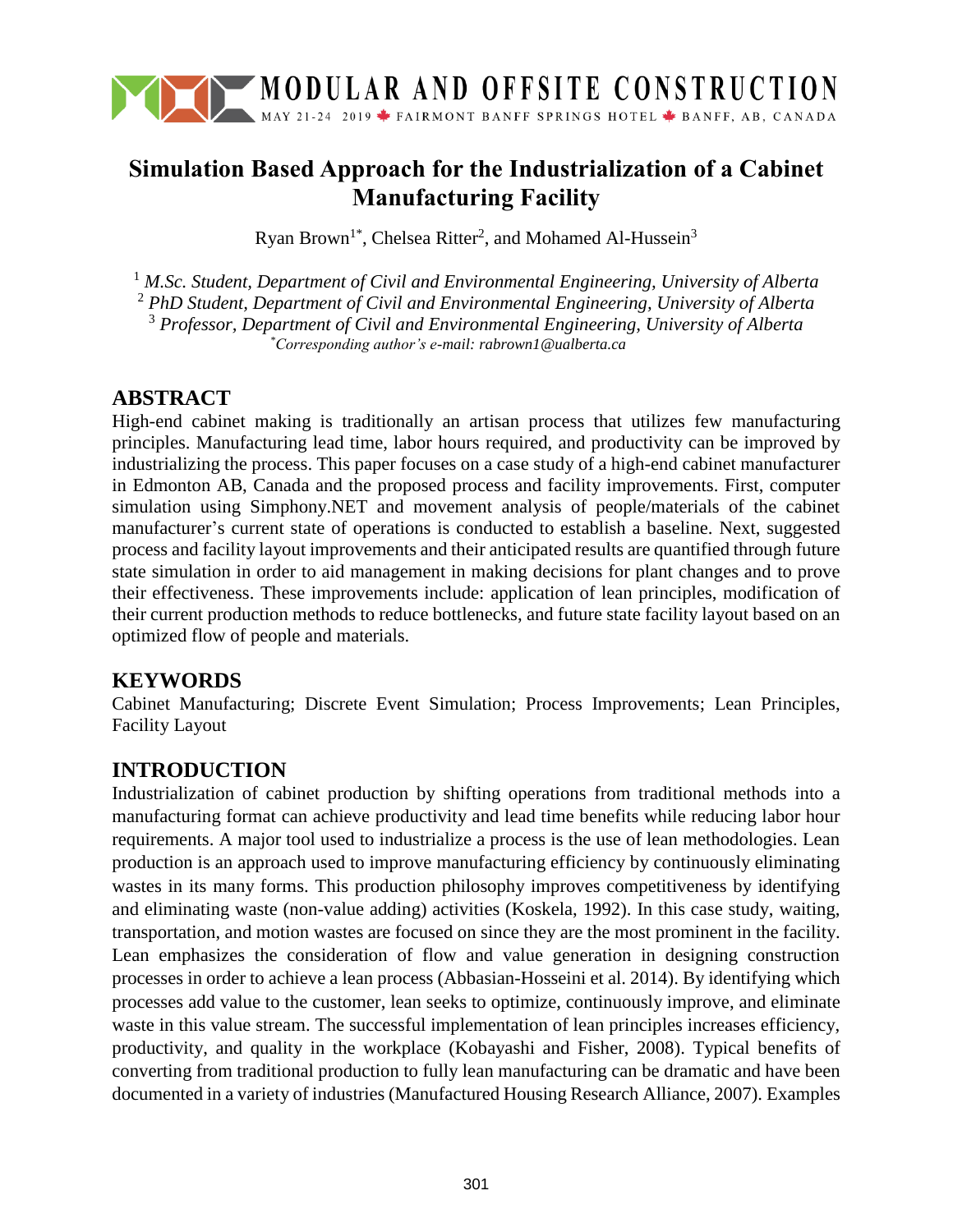include the lean transformation of a modular building company that resulted in reduced labor costs and improved labor efficiency (Yu et al., 2013). Another is the improvement of cycle time, productivity, and process efficiency by applying the same principles to a bricklaying process (Abbasian-Hosseini et al. 2014). The implementation of lean principles gives rise to a facility layout problem (FLP). FLP is defined as the placement of workstations within the facility, with the aim of determining the most effective arrangement in accordance with some criteria or objectives under certain constraints (Hosseini-Nasab et al., 2017). In order to eliminate transportation and motion wastes, the workstations must be setup logically to provide the best flow from station to station. To eliminate waiting, each station must be standardized to be task specific to prevent a backlog of different tasks needing to be performed at the same workstation. To eliminate these wastes a process-orientated future state facility layout with standardized workstations is required to solve the FLP and achieve lean production. While lean principles are used to identify potential process improvements within the manufacturing facility, these improvements should be tested and validated in an environment before being implemented on the manufacturing floor. Simphony.NET is an integrated environment for simulating construction activities that was developed by AbouRizk and Mohamed (2000). Simulation models are used to replicate complex operations and to test potential production line improvements. Discrete event simulation (DES) is a cost-effective method to test these changes before they impact the factory floor and is an effective decision support tool that allows people to precisely examine different approaches in order to complete a project in the most efficient manner (Altaf et al. 2015). By simulating proposed process improvements, management can easily judge which changes to implement and the effect that these proposed process improvements will have on reaching company goals.

#### **Motivation**

The case study company is a high-end cabinet manufacturer located in Edmonton, Alberta, Canada. The manufacturer has grown significantly over the last few years and has recently moved into their current facility, with another planned move in approximately four years. To manage the increased production volume, the company seeks to adapt its manufacturing process in order to maintain their strong focus on delivering high quality cabinets. The manufacturer aims to accomplish three specific goals: (1) to decrease their manufacturing lead time by 30%; (2) to decrease the number of labor-hours required for production by 15%; and (3) to increase their productivity by 24%. This paper outlines the process and facility layout improvements proposed to transform current production operations into a more efficient overall manufacturing process that meets the three specified goals. These goals are necessary for the case study company to continue growing into their current facility and to provide a road map of how their future facility should be set up. By achieving these goals, the cabinet manufacturer will be able to maintain their focus on delivering high quality cabinets and continue to prosper.

#### **METHODS**

#### **Current State Manufacturing Process**

The first step in meeting the manufacturing lead time, labor-hour, and productivity goals is to quantify their current operations and establish a baseline. This is done by studying current operations to identify the flow of material and people throughout the plant. Next, a time study is completed, and a simulation model is built and validated.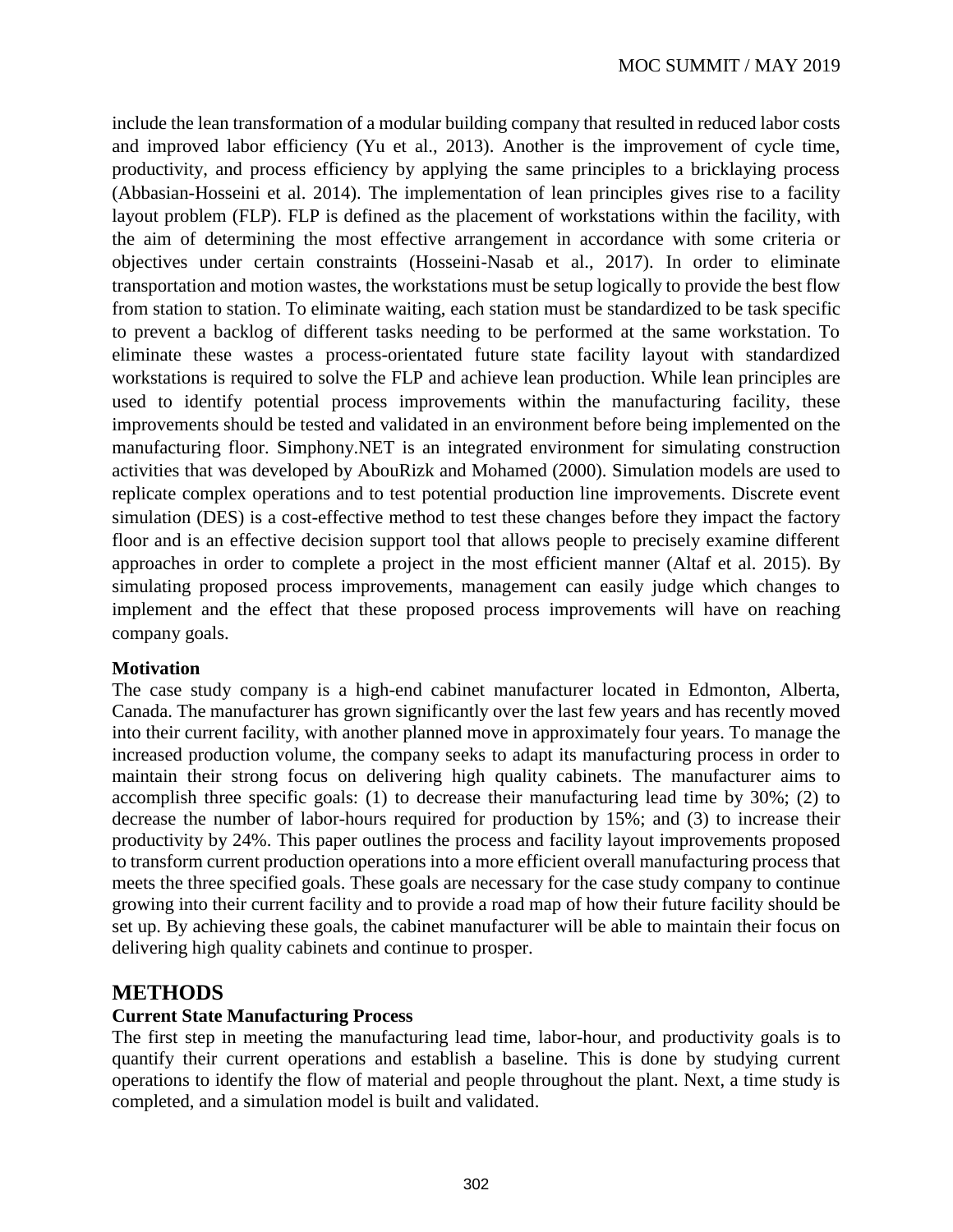*Current State Production*. The current production process is shown in [Figure 1.](#page--1-0) This flow chart illustrates the main stations used to produce a melamine cabinet box with either wood or polylaminate (P-Lam) faces. The production process for melamine cabinet boxes is as follows: (1) a CNC machine cuts the sheets to the desired size; (2) an edgebanding machine is used to put edges on to cut pieces; (3) the pieces are assembled to form the cabinet box. The process for drawer boxes is the same, except for drawer hardware installation between steps (2) and (3). For polylaminate cabinet faces the operations are as follows: (1) polylaminate sheets are glued onto both sides of particle board to create the sheet material; (2) a CNC machine cuts the sheets to the desired size; (3) an edgebanding machine is used to put edges on to cut pieces; (4) door hardware is installed; (5) the faces are hung onto the cabinet box. For wood faces, the process is as follows: (1) a beam saw cuts sheets to the desired size; (2) unfinished faces are hung on cabinet boxes to check size and alignment; (3) sanding is done three times—before the 1st coat of paint, and after the 1st and 2nd coat; (4) painting is done after each sanding; (5) door hardware is installed; (6) the faces are hung onto the cabinet box.

*Current State Simulation Model*. This production flow and data from the time study is used to build the current state simulation model [\(Figure 2\)](#page--1-1). The simulation model was developed through discrete event simulation in Simphony.NET, a program developed by AbouRizk and Mohamed (2000). The current state simulation model was constructed by representing each workstation as an entity. These entities are further broken down into sub-entities to model the individual tasks being performed at each workstation. For each of the tasks, a distribution or average timing was used since the timings varied for each project and person. If enough observations were recorded (approximately  $\geq$ 10), Simphony.NET was used to find the best fitting distribution, an average time was used for the tasks without enough observations to fit a distribution to. Constant values were used for the glue up, wrapping, and project quality control task timings only, since they were assumed to be relatively fixed. It is important to note that the simulation model focuses on task times involved with productive activities only and not the time taken in between stations.

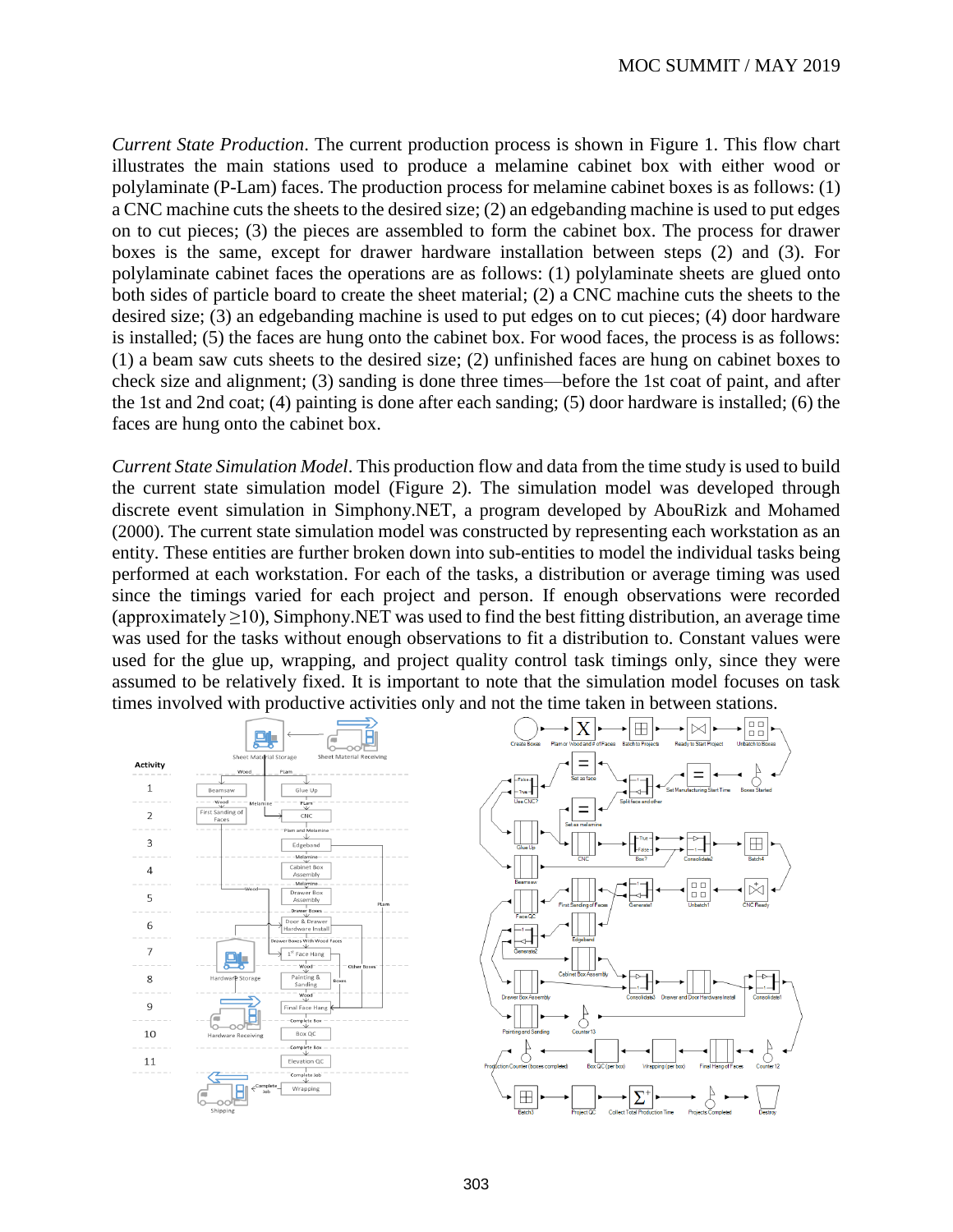<span id="page-3-2"></span>**Figure 1**. Current State Production Process **Figure 2**. Current State Simulation Model *Validation and Verification of the Current State Simulation Model.* The simulation model was validated based on time estimates, project totals, and material usage estimates provided by the case study company from previous studies of their own. The validation of the sheet material usage can be seen in [Table 1.](#page-3-0) A 5% error on the number of boxes simulated in the test run year (608 boxes were created in the simulated year and 640 in the sample year provided by the company) was also calculated but is considered acceptable as only one year is being used and is available as a reference. Five workers were used in the simulation, each with 5.5 hours of time available each day (due to coffee breaks, meetings, cleaning, and other tasks), and 227 working days per year. A new project was made available to the plant floor every 20 to 25 days, approximately*.*

|                                                              | Melamine $(ft^2)$ | Wood $(ft^2)$ | P-Lam $(ft^2)$ |
|--------------------------------------------------------------|-------------------|---------------|----------------|
| <b>Estimate based on data from the case</b><br>study company | 34.857            | 2,646         | 2.484          |
| <b>Simulation Result</b>                                     | 32,589            | 2.710         | 2,506          |
| <b>Percent Error</b>                                         | 7%                | 2%            | 1%             |

<span id="page-3-0"></span>**Table 1**. Current State Simulation Model Material Usage Validation

#### **Process Improvements**

Numerous process improvements have been proposed to meet the three goals by targeting areas of inefficiency and bottlenecks. The methods used alter current processes to reduce task durations based on lean principles and change the sequence of production to allow for better flow during manufacturing. The corresponding estimated cost level of implementation is listed in [Table 2](#page-3-1) and the changes are described in detail below.

<span id="page-3-1"></span>**Table 2**. Estimated Cost of Implementation

| <b>Process Improvement</b>                      | Cost         |  |  |
|-------------------------------------------------|--------------|--|--|
| Kits Made for Cabinet and Drawer Boxes          | Low          |  |  |
| Reduce Box Quality Control Time                 | Low          |  |  |
| Reduce Edgeband Setup Time                      | Low          |  |  |
| Reduce Sanding Preparation Time                 | Low          |  |  |
| Quality Control Step to Replace First Face Hang | Low          |  |  |
| Cabinet and Drawer Boxes Assemblies in Parallel | Low          |  |  |
| Hardware Ready                                  | Low          |  |  |
| <b>Improve Wrapping</b>                         | Low - Medium |  |  |
| Reduce Painting Setup Time                      | Low - Medium |  |  |
| Reduce Walking Time                             | Low - Medium |  |  |
| Premade Cut Plans                               | Medium       |  |  |
| Reduce Drying Time                              | High         |  |  |

*Reduction of Task Durations.* Multiple opportunities for improving task times were found throughout the production process; these changes range from minor organizational fixes to major additions to the plant. First, the edgeband setup time can be reduced through better organization of the pieces coming from the cutting area. This will allow more pieces to be completed without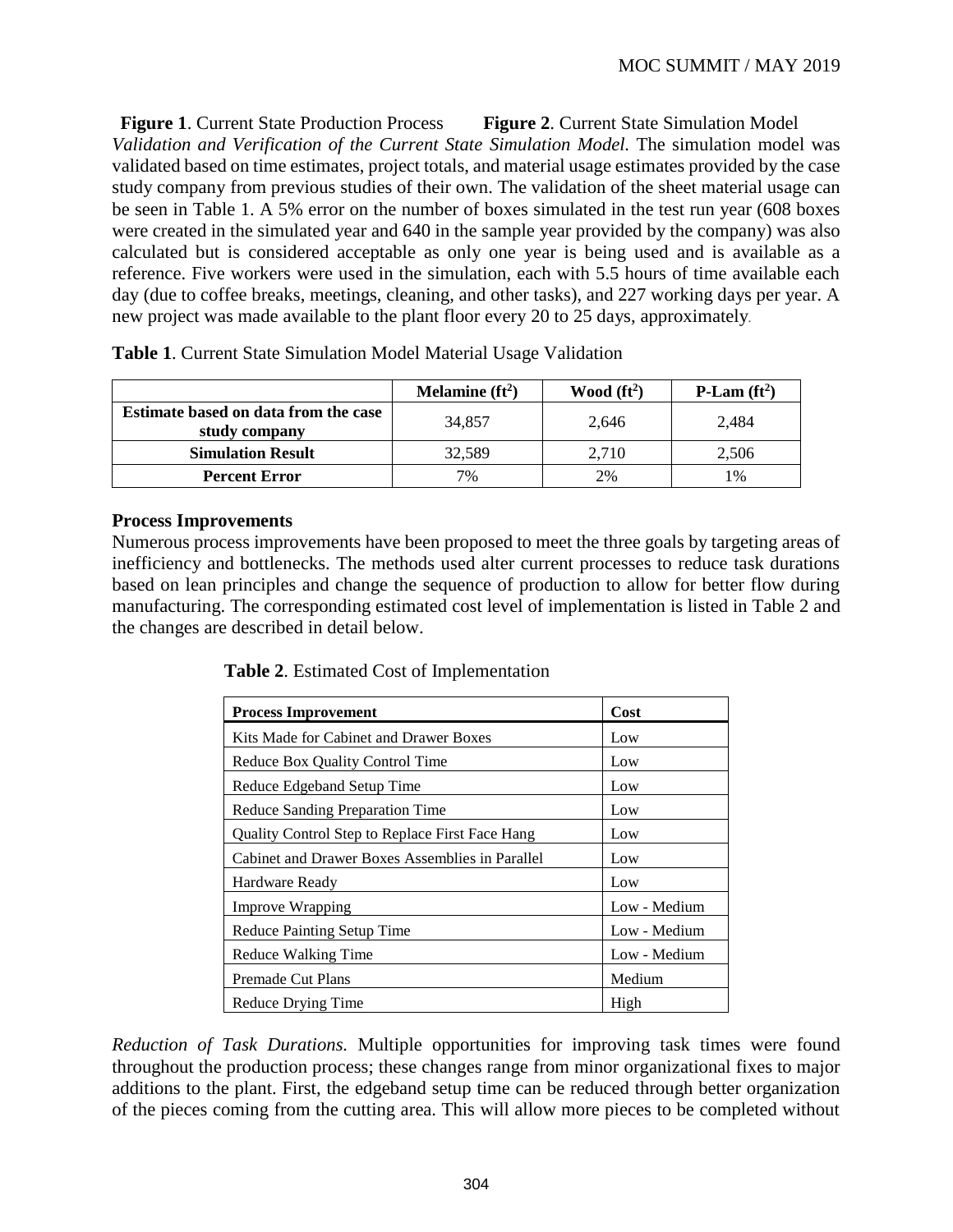adjustment of the machine. The setup time will reduce from an average of 2 minutes per box to an average of 30 seconds per box. A reduction of the time required for sanding preparation can be accomplished by the addition of a dedicated sanding table and drying area. A dedicated drying area will allow for better flow from the paint booth into the drying area and then to the sanding table. A sanding table will also make the required tools readily available for the dried pieces. This should cut the sanding preparation time in half to be 1 min per box per coat. By improving the organization of the paint booth and reducing the batch size of pieces into the paint booth, the painting setup time can be reduced. Having carts that are less full and having more space to move pieces along, along with having the drying area organized, will make it much easier to get set up for painting. It is estimated that the painting setup time can be reduced by about 45 seconds per box. The quality control time is reduced by labelling the boxes and placing them in a designated staging area. It is likely that this improvement will cut time from 5 to 2.5 minutes per box since all components to be inspected will be easily locatable and identifiable. Reduction of the drying time is achieved through the addition of a full drying chamber. This change would have a major effect on production since drying time would be reduced to 0.5 hours from 2 to 3 hours per coat. However, this is a high cost item and a large change to the plant. By producing "kits" for cabinet and drawer boxes, the pieces need for cabinet and drawer box assemblies can be better organized. Instead of pieces being places on a cart after the CNC based on their size, they will be placed according to which cabinet or drawer box they belong to. These kits will be coordinated with hardware packages before being delivered to the cabinet and drawer box assembly lines. Having hardware ready for door and drawer assembly will improve assembly time since all components will be delivered to the correct workstations, rather the person constructing the box needing to go to collect it. Premade cut plans for the CNC and beamsaw will save time by freeing the operator from manually programming the saws. This change reduced the time from 4 minutes per sheet to design the cuts for the CNC and 3 minutes per sheet to enter the cut info on the beamsaw to 1 minute per sheet for each task. Finally, a lazy-susan style wrapping turn table or an automated turn table with a height-adjustable stretch wrap holder should be purchased to improve the wrapping of finished cabinets. This will reduce the hand wrapping time of 10 minutes per box to 1 minute per box.

*Changing Production Sequence.* An analysis of the current state process detailed in the process flow diagrams in [Figure 1](#page-3-2) shows that the critical path for an average cabinet box to be completed would be about 606.5 minutes. Most of the precedence relationships cannot be changed, but one that can, is the quality control (QC) for the wood cabinet faces. The introduction of a 10-minute QC measure instead of the first face hang would allow a change of the precedence relationships that would make the critical path for the average cabinet 552.7 minutes. The manufacturing lead time can be further shortened by using the parallel production lines to assemble the cabinet and drawer boxes at the same time as opposed to one after another. No task times are changed in this estimate, but flow through these stations will be improved.

#### **Facility Layout**

The current facility layout has a general flow of materials based on the location of the larger machines and the shipping and receiving doors. In this current layout, workstations are based on the individual working there rather than standardizing for the task being performed. This personspecific workstation approach creates an unpredictable flow, increases wasted transportation, and is a root cause of disorganization in the plant. These three problems can be solved by designing a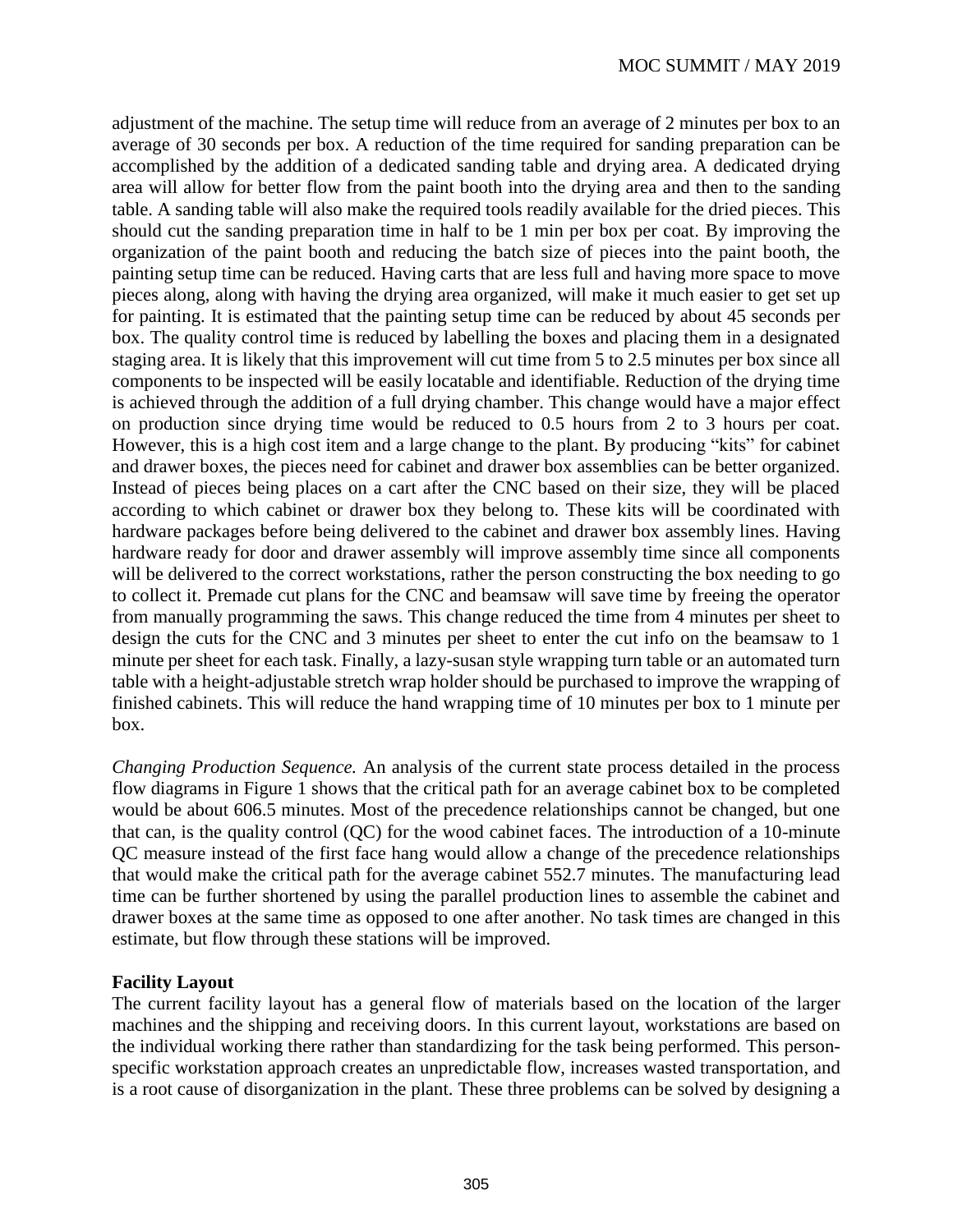future state facility layout that focuses on plant flow, minimum walking distances, and the use of standardized workstations.

*Reduce Walking Time.* A movement analysis was done through "spaghetti diagrams" to determine the percent time spent walking during a specific task. Workers were observed and timed as they performed tasks and their walking paths were traced. Using an average walking speed, total time, and the total distance traveled, an average of 10% of wasted movement during tasks was calculated. Under the revised plant layout, this time wasted walking can be instead shifted to productive time to determine the possible productivity gain from reducing wasted movement.

*Task Centered Workstations.* The current cabinet production process is centered around individual work stations, where each person performs their duties. This type of production creates an uneven use of space and an uncertain flow of materials and people through the plant. This setup also increases the number of tools required at each station, as there is a larger variety of possible jobs that could be done at each workstation. Efficiency can be gained by having set workstations based on the activity being done. These activities include drawer assembly, cabinet assembly, final assembly, sanding, drying, staging, and special projects.

*Future State Facility Layout.* The future state facility layout is based on the current state production flow but incorporates walkways, staging and drying areas, improved material transport, rearranging of stations, and specialized workstations. The addition of a painted walkway will ensure indicated areas are kept clear of material to allow for people and products to flow unobstructed through the plant and from station to station. Moving of the special projects' benches and glue up stations will place these stations in a more logical position to increase plant flow and reduce wasted movement. A designated drying and sanding area allows for a cyclical flow of carts from the paint booth to the sanding table, then back to the paint booth if additional coats are needed, thus increasing plant flow and keeping the plant floor unobstructed. A designated staging area will provide an area for all projects to be set up for QC. This will help to keep the pathways clear, as currently staging of projects often blocks passages in the current plant setup. The most major change is the task centered workstations: this change is vital to the success of the future state layout. These numerous changes help to create a natural and predictable flow of people and materials through the plant. Improved organization, a reduction of wasted movement and transportation, and increased standardization and safety are also gained.

### **RESULTS AND DISCUSSION**

#### **Future State Simulation**

Several process improvements and an improved facility layout have been proposed in order to improve the manufacturing lead time, labor hours required, and productivity. These improvements and their corresponding effect on reaching the three goals are specified in [Table 3.](#page--1-2) These results were found by applying each process improvement individually to the base case. The total effect of all improvements is then modelled to find the cumulative effect of these changes. It is important to note that the sum of the individual changes is not the same result as applying all the changes at once. This is due to resource constraints in the simulation model for the number of workers, machines, and workstations.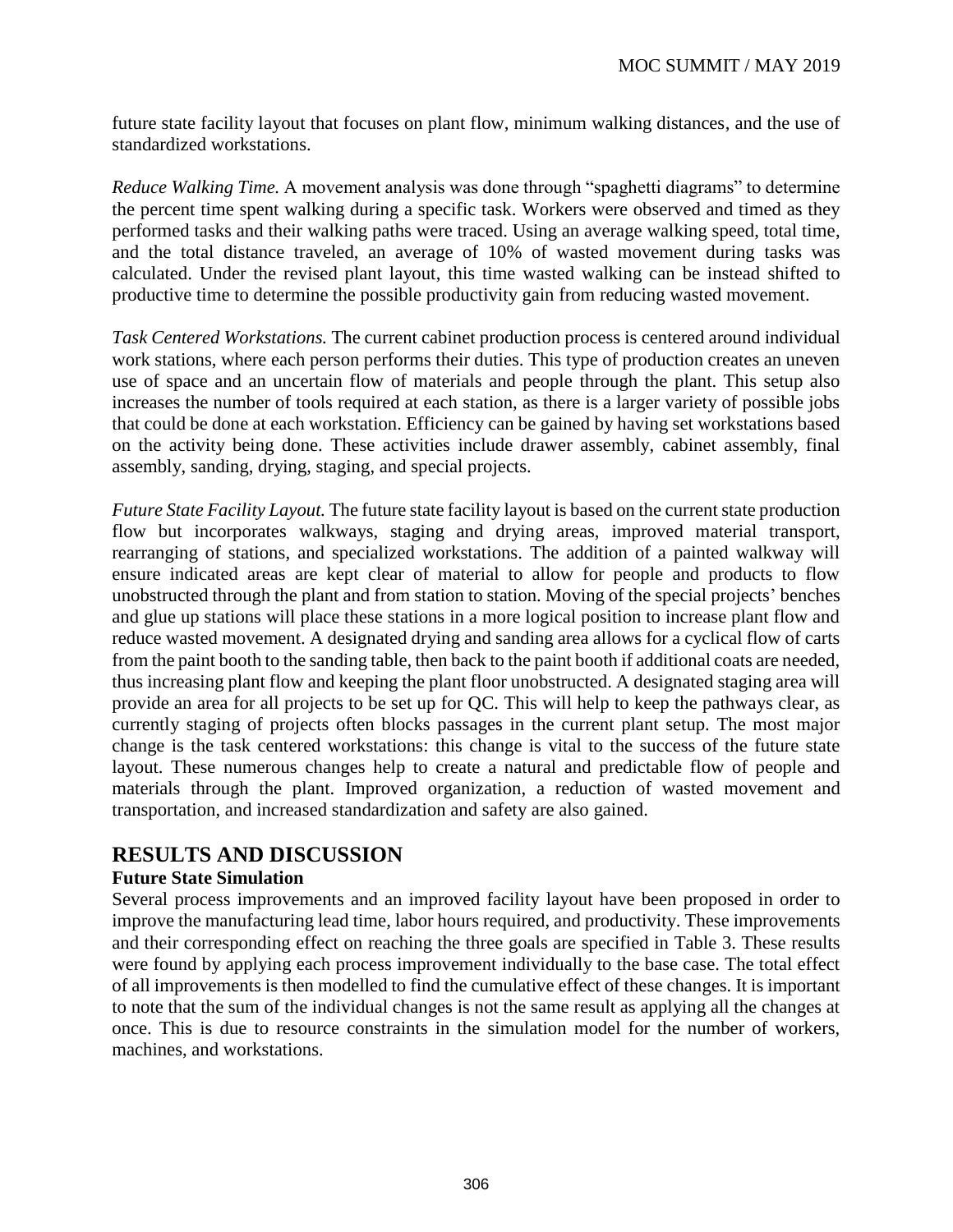Many of the process improvements are low cost and represent slight changes to production. These should be implemented first because they can be done with little disruption while still having a significant impact on lead time, productivity, and labor hours required. The higher cost and more major plant changes, such as purchasing of equipment or significantly altering the production steps, can be implemented once resources are available and management and employees have discussed when and how they will apply these changes. However, all the process improvements discussed are necessary to achieve the desired three goals. All the suggested process improvements were presented to the cabinet manufacturers management team to ensure that the changes are realistic and feasible for their plant. The feedback received was positive and the facility aims to implement these changes over time as people and resources become available. The priority of the changes will be based on lowest cost and least disruption to the plants operation. Most of suggested changes will be implemented in their current plant, while the purchasing of a full drying chamber is likely to be done once they move into their new facility.

|                                         |              | <b>Lead-Time</b> |                             | Productivity |               | <b>Labor-hours</b> |  |
|-----------------------------------------|--------------|------------------|-----------------------------|--------------|---------------|--------------------|--|
|                                         | (hours)      |                  | (box per day per<br>person) |              | (Labor-hours) |                    |  |
| <b>Process Improvement</b>              | <b>Value</b> | % Change         | <b>Value</b>                | % Change     | <b>Value</b>  | % Change           |  |
| Current State (Baseline)                | 42.02        |                  | 1.50                        |              | 2,382         |                    |  |
| Kits Made                               | 41.99        | $-0.08%$         | 1.50                        | 0.20%        | 2,377         | $-0.19%$           |  |
| Reduce Box QC Time                      | 41.66        | $-0.86%$         | 1.51                        | 0.89%        | 2,361         | $-0.88%$           |  |
| Reduce Edgeband Setup Time              | 40.18        | $-4.38%$         | 1.57                        | 4.85%        | 2,272         | $-4.62%$           |  |
| Reduce Sanding Preparation Time         | 41.81        | $-0.50%$         | 1.52                        | 1.53%        | 2,346         | $-1.51%$           |  |
| Replace First Face Hang                 | 40.33        | $-4.01%$         | 1.52                        | 1.39%        | 2,349         | $-1.37%$           |  |
| Cabinet and Drawer Assembly in Parallel | 40.87        | $-2.75%$         | 1.50                        | $-0.08%$     | 2,383         | 0.08%              |  |
| Hardware Ready                          | 41.45        | $-1.36%$         | 1.52                        | 1.59%        | 2,344         | $-1.56%$           |  |
| <b>Improve Wrapping</b>                 | 39.36        | $-6.33%$         | 1.56                        | 3.94%        | 2,291         | $-3.79%$           |  |
| <b>Reduce Painting Setup</b>            | 41.92        | $-0.24%$         | 1.50                        | 0.50%        | 2,370         | $-0.49%$           |  |
| Reduce Walking Time                     | 39.92        | $-4.99\%$        | 1.56                        | 4.34%        | 2,283         | $-4.16%$           |  |
| Premade Cut Plans                       | 35.59        | $-15.29%$        | 1.71                        | 14.59%       | 2,078         | $-12.73%$          |  |
| Reduce Drying Time                      | 40.99        | $-2.45%$         | 1.49                        | $-0.45%$     | 2,392         | 0.45%              |  |
|                                         |              |                  |                             |              |               |                    |  |
| <b>All Changes at Once</b>              | 27.61        | $-34.29%$        | 2.23                        | 49.25%       | 1,596         | $-33.00\%$         |  |
| Goal                                    | 29.42        | $-30.00\%$       | 1.86                        | 24.00%       | 2,024         | $-15.00\%$         |  |

**Table 3.** Future State Simulation Results

## **CONCLUSION**

By implementing the numerous changes outlined in this report, it is possible for the cabinet manufacturer to reduce lead time and labor hours required by 34% and 33%, respectively, and to increase productivity by 49%. Many changes are found to be low cost and require only a slight change to production, while others are costlier and more disruptive to operations. The implementation of all these changes was found to produce significant benefits for the plant. Once most changes have been completed, production should be further evaluated through time studies